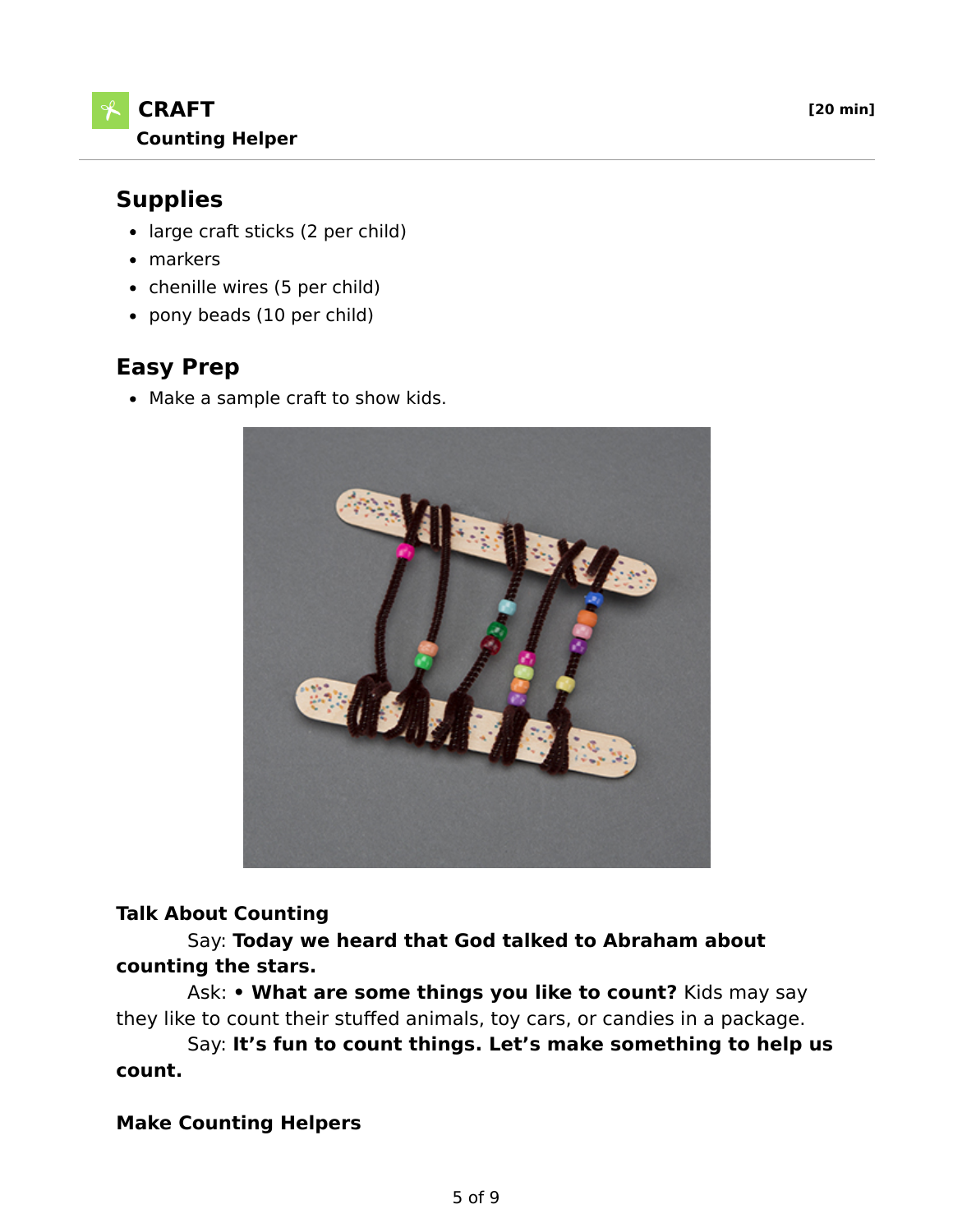- Form as many groups as you have adult or teen helpers, dividing the kids evenly among the groups.
- Give each child two craft sticks and some markers.
- Say: **Since God talked to Abraham about counting the stars, let's start by using our markers to make lots of dots on our sticks. The dots can remind us of the stars!**
- Encourage kids to make dots on the craft sticks.
- Ask leaders to help kids wrap one end of a chenille wire twice around one of their craft sticks.
- Give each child one bead to thread onto the loose end of the chenille wire.
- Encourage leaders to help kids wrap the loose end of the wire around the second craft stick, leaving about 3 inches between the craft sticks.
- Leaders can help kids wrap another chenille wire around one of their craft sticks.
- Give each child two beads to thread onto the second wire, and then have leaders help kids wrap the end of the wire around the second stick.



Have kids repeat the process with three more chenille wires, increasing the number of beads on the wires by one each time.

### **Use Counting Helpers**

 When the Counting Helpers are finished, say: **Our Counting Helpers can help us practice counting things. We can move our beads up or down as we count each thing. Let's try it!** Choose things